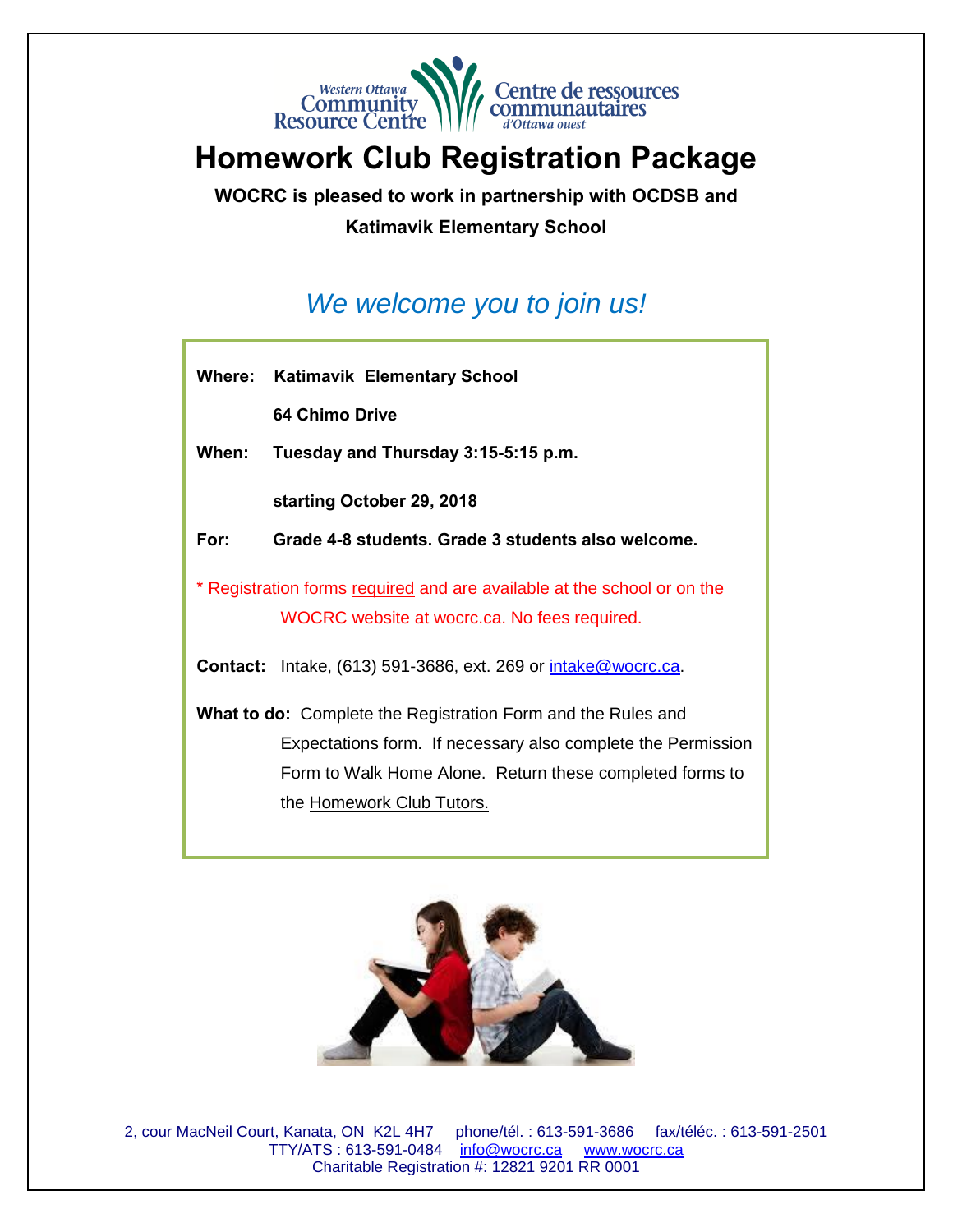

### **Rules and Expectations while participating in the Homework Club**

#### **Parents: please keep this sheet to remind you of the rules.**

- **1. All forms must be completed before the student is allowed to participate in the club.**
- 2. Students must arrive with homework.
- 3. Once homework is completed, students are expected to return home/child care.
- 4. Students will be picked up at a designated time or will walk home on their own (permission form must be completed).
- 5. The Homework Club operates to help students with their homework and is not to be used as a child care service.
- 6. Parents are asked to check in with the tutors when dropping off/picking up their child and to sign their child in/out. Parents are to come into the building to pick up their child.
- 7. Students are to respect the environment, equipment, the tutors/volunteers and other students participating in the Homework Club. Failure to act appropriately may result in the loss of the privilege of attending the club.
- 8. Access to the computers and the internet is strictly for school work purposes. Printing will be supervised and kept to a minimum.
- 9. Parents **must** leave a number where they can be reached during the Homework Club so that the child can contact their parent/guardian for pick-up, in the event of an emergency or for other concerns.
- 10. Students are to bring all necessary items with them to complete their homework. Limited supplies will be available.
- 11. Parents are to be prompt when picking up their children, **no later than 5:15.**
- 12. A cell phone is available to the students to call home or for parents to contact the tutors. This cell phone is only active during club hours: 613- 266-7213.
- 13. Your child should come home with a *Welcome Package.* It outlines the Centre's Privacy Policy, Complaint Process, etc. This information can also be found at [www.wocrc.ca](http://www.wocrc.ca/)

2, cour MacNeil Court, Kanata, ON K2L 4H7 phone/tél. : 613-591-3686 fax/téléc. : 613-591-2501 TTY/ATS : 613-591-0484 [info@wocrc.ca](mailto:info@wocrc.ca) [www.wocrc.ca](http://www.wocrc.ca/)  Charitable Registration #: 12821 9201 RR 0001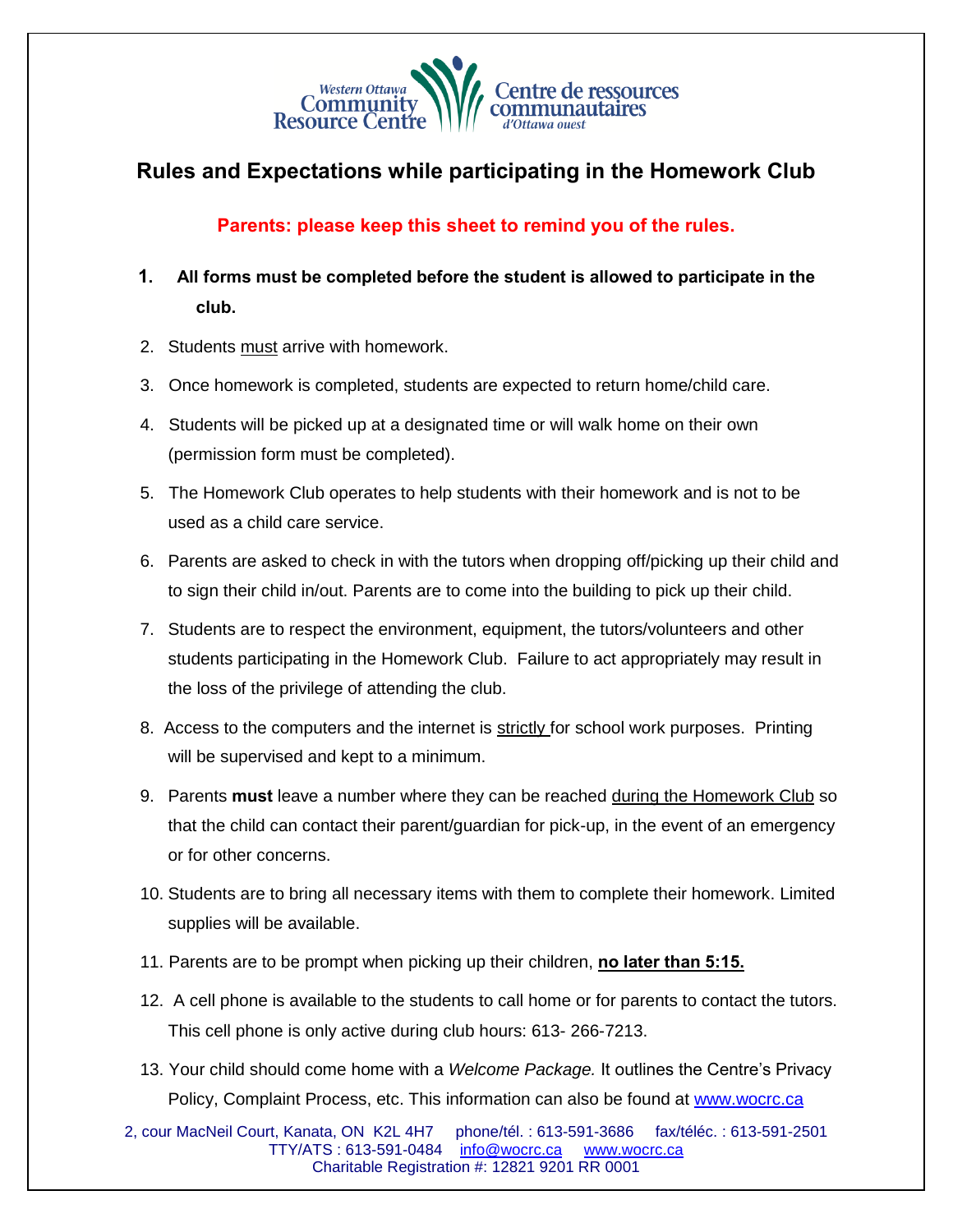

## **Homework Club**

### **Katimavik Registration Form 2019/2020**

*Welcome to the Homework Club!*

*New\_\_\_ Returning\_\_\_*

*The WOCRC collects personal information to provide quality community, health and social services, as well as, during the course of various projects and activities. Any individual who provides personal information can expect the information to be carefully protected and used only for the purpose(s) for which it was collected. Any other use of an individual's personal information is subject to that individual's consent.*

| 1.       | <b>Personal Information</b> |        |                                                  |                                                                                                                                                                                                |
|----------|-----------------------------|--------|--------------------------------------------------|------------------------------------------------------------------------------------------------------------------------------------------------------------------------------------------------|
|          | Name of Student:            |        |                                                  | <u> 1989 - Johann Stoff, amerikansk politiker (d. 1989)</u>                                                                                                                                    |
| Address: |                             |        |                                                  |                                                                                                                                                                                                |
|          |                             | Number | <b>Street</b>                                    | City Postal Code                                                                                                                                                                               |
|          |                             |        |                                                  |                                                                                                                                                                                                |
|          |                             |        |                                                  |                                                                                                                                                                                                |
|          |                             |        |                                                  |                                                                                                                                                                                                |
|          |                             |        |                                                  | Parent/Guardian phone number during Homework Club hours: _______________________                                                                                                               |
|          |                             |        | Day time number                                  |                                                                                                                                                                                                |
|          |                             |        |                                                  |                                                                                                                                                                                                |
|          |                             |        |                                                  | How will your child get home? I will pick up ___ OR Child will go to after school program __<br>OR My child will walk* ___ *please complete the Permission Form To Walk Home Alone.            |
|          |                             |        |                                                  |                                                                                                                                                                                                |
|          |                             |        |                                                  | 2. Photo consent: I give permission for my child to be photographed by WOCRC staff for<br>centre related use (promotional flyers, information displays for the club). In check if you consent. |
| 3.       | <b>Academic Information</b> |        |                                                  |                                                                                                                                                                                                |
|          |                             |        |                                                  | Grade: Carrier Contractor                                                                                                                                                                      |
|          |                             |        | TTY/ATS: 613-591-0484 info@wocrc.ca www.wocrc.ca | Students cannot attend Homework Club unless all forms have been completed.<br>2, cour MacNeil Court, Kanata, ON K2L 4H7 phone/tél.: 613-591-3686 fax/téléc.: 613-591-2501                      |

Charitable Registration #: 12821 9201 RR 0001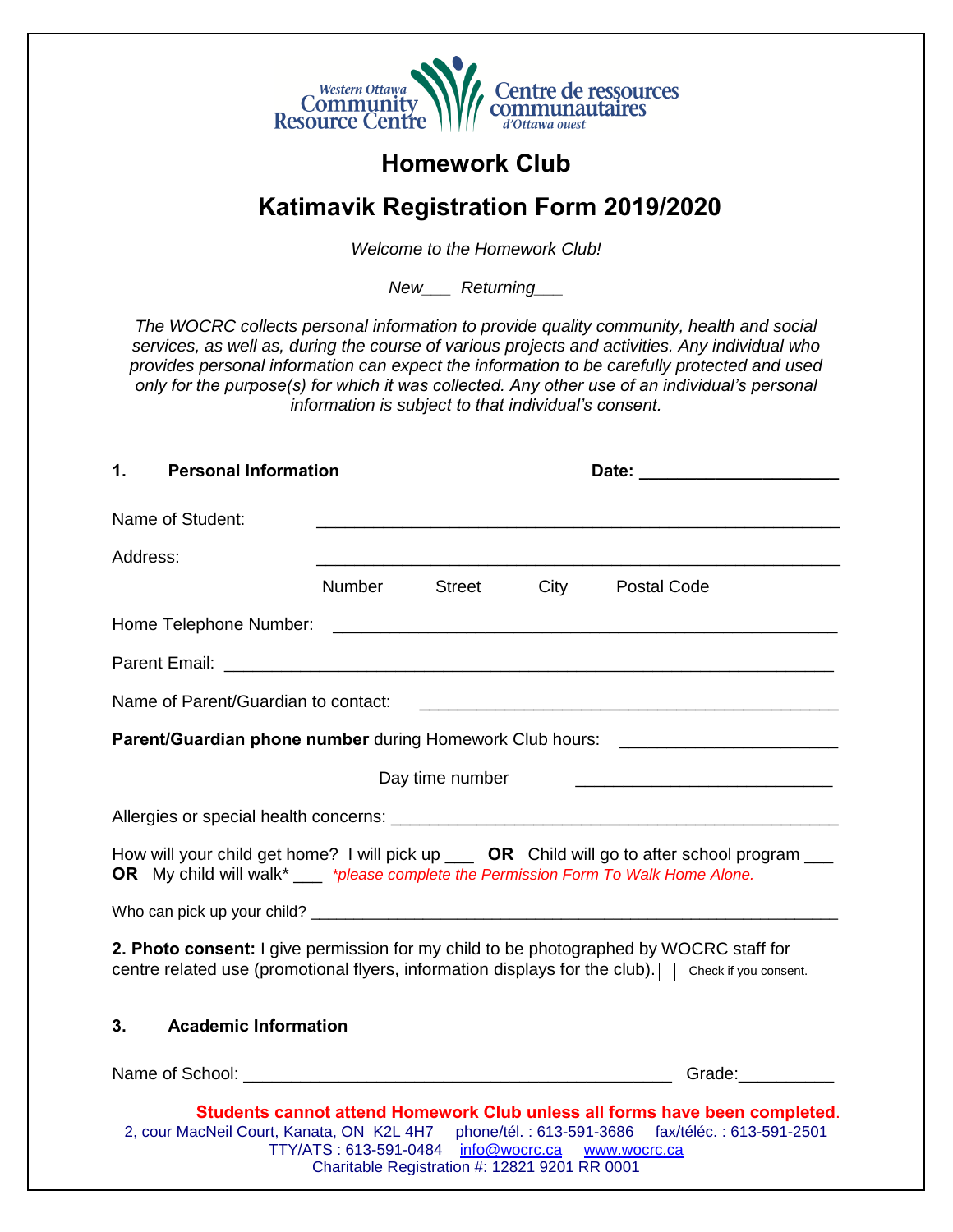

**Katimavik Homework Club Rules and Expectations**

*Welcome to the Homework Club!*

**We agree to the following rules and expectations while participating in the Katimavik** 

**Homework Club:** 

- 1. **All forms must be completed before the student is allowed to participate in the club.**
- 2. Students must arrive with homework.
- 3. Privacy Policy, Complaint Process, information on the Centre, can be found at [www.wocrc.ca](http://www.wocrc.ca/)
- 4. Once homework is completed, students are expected to return home/child care.
- 5. Students will be picked up at a designated time or will walk home on their own (permission form must be completed).
- 6. The Homework Club operates to help students with their homework and is not to be used as a child care service.
- 7. Parents are asked to check in with the tutors when dropping off/picking up their child and to sign their child in/out. Parents are to come into the building to pick up their child.
- 8. Students are to respect the environment, equipment, the tutors/volunteers and other students participating in the Homework Club. Failure to act appropriately may result in the loss of the privilege of attending the club.
- 9. Access to the computers and the internet is strictly for school work only. Printing will be supervised and kept to a minimum.
- 10. Parents **must** leave a number where they can be reached during the Homework Club so that the child can contact their parent/guardian for pick-up, in the event of an emergency or for other concerns.
- 11. Students are to bring all necessary items with them to complete their homework. Limited supplies will be available.
- 12. Parents are to be prompt when picking up their children, **no later than 4:45.**
- 13. A cell phone is available to the students to call home or for parents to contact the tutors during club hours.

**Student Signature** \_\_\_\_\_\_\_\_\_\_\_\_\_\_\_\_\_\_\_\_\_\_\_\_\_\_\_\_\_\_\_\_\_\_\_\_

**Parent/Guardian Signature** 

**Date Contract Contract Contract Contract Contract Contract Contract Contract Contract Contract Contract Contract Contract Contract Contract Contract Contract Contract Contract Contract Contract Contract Contract Contrac** 

2, cour MacNeil Court, Kanata, ON K2L 4H7 phone/tél. : 613-591-3686 fax/téléc. : 613-591-2501 TTY/ATS: 613-591-0484 [info@wocrc.ca](mailto:info@wocrc.ca) www.wocrc.ca Charitable Registration #: 12821 9201 RR 0001